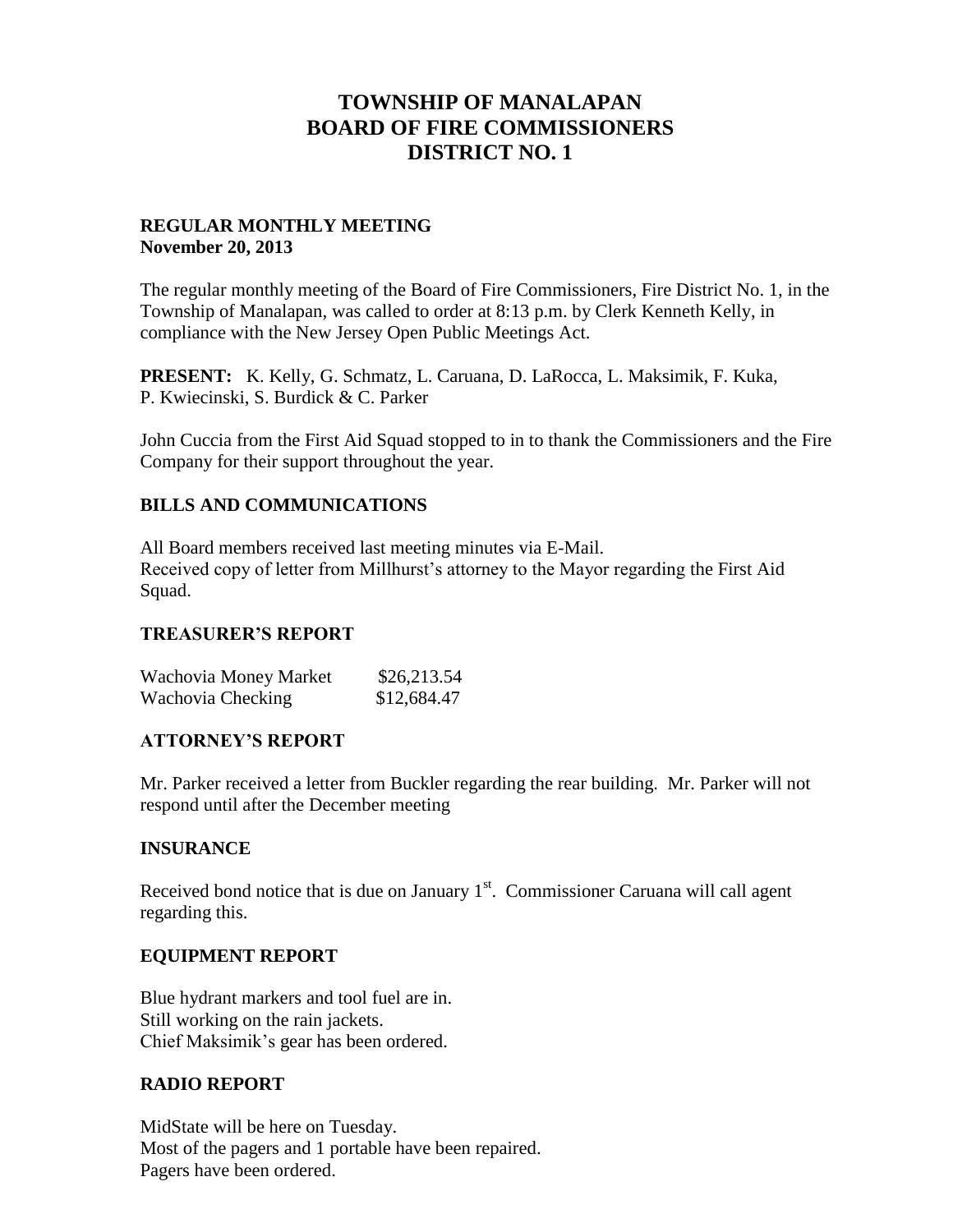The issues with the headsets on 26-1-91, 26-1-90 and 26-1-73 will be addressed.

# **CHIEF'S REPORT**

Chief Maksimik reported they have had 648 calls for the year.

# **TRUCK REPORT**

26-1-80 – Fire & Safety was here today and replaced the read out board.

## **ASSOCIATION REPORT**

The sprinkler system has been blown out.

## **TRUSTEES' REPORT**

No report.

## **OLD BUSINESS**

See attached.

## **NEW BUSINESS**

Commissioner Schmatz made a motion to pay all vouchers; this was seconded by Commissioner Caruana. All voted aye.

Meeting opened to the public at 8:52 P.M.

A motion was made by Commissioner Kelly to adjourn; it was seconded by Commissioner LaRocca and all voted aye.

Meeting adjourned at 8:53 P.M.

 Respectfully submitted, Kenneth Kelly, Clerk